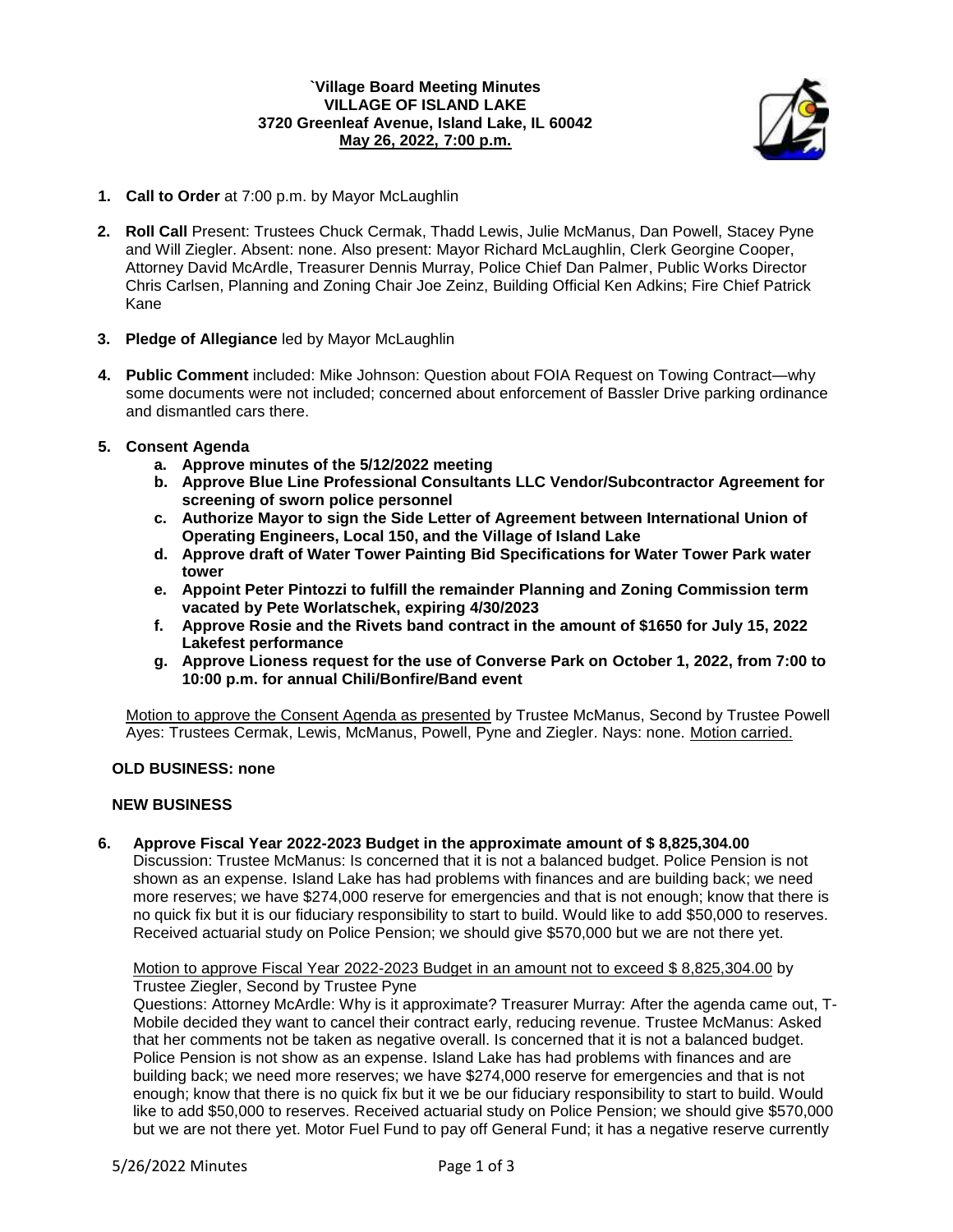and can't pay back the amount budgeted.

Attorney McArdle: Those are good comments; reminded Board it is not a legal document; the appropriation ordinance is. Expressed opinion that no town in this county will catch up with pensions. Trustee Pyne: State will take over management of Police Pension June 1, 2022. We can't do much more with it; are robbing Peter to pay Paul; points are well taken; we are not in best case scenario. Trustee McManus: I would like us to see another \$200,000 cut out before we vote on it. Trustee Cermak: Agree with Attorney McArdle; we have to look at needs as they come in and we can cut at that time. We will not spend everything in it.

Ayes: Trustees Cermak, Lewis, Powell, Pyne and Ziegler. Nays: Trustee McManus. Motion carried.

**7. Mayor Comments** included: Eastway Drive is completed and lined; enforcement for speeding and stop signs; Dollar General continues to progress; Antioch Pizza is looking into locating a restaurant here; 5 lights on 176 are now fixed by Public Works (wires sliced by real estate signs); honored Bill (Jewel manager) with a certificate for holiday meals contribution.

# **8. Trustee and Staff Comments** included:

Trustee Cermak: Resident had water problem behind store; praised Public Works for work. Trusted Lewis: Praised Public Works for handling water main break; praised Planning and Zoning for work on Comprehensive Plan. Trustee McManus: Thanked Public Works and praised Police Department. Trustee Powell: Praised Public Works for water main repair—especially Rick Beaudoin. Trustee Pyne: \$909.18 for Hale Pond aerator; repair is accomplished an up and running; need to do something about HOAs that dissolve and turn over responsibility to the Village. Porten Pond aerator is up and running, too. Preschool is closed for the summer; have been working on Carp Fest; IDNR came out last week and they said the lake looks healthier for fish than in a long time; residents are complaining about stop sign at Juniper and Eastway—it's dangerous. Asked Chief to look into it. Chief Palmer: Has pointed out to Mayor McLaughlin that there are a number of stop signs with issues; have to follow State code; there is a rubric for the standard in the Uniform Traffic Code. It does not solve your liability; it can enhance it; we enforce what's here. Trustee Cermak: There was a Baxter & Woodman engineering study on the Juniper stop sign; it was about pedestrian crossing. Trustee Powell: Is it possible to put in a crosswalk and a yield to pedestrians sign. Chief Palmer: There are other options to solve the issues. Chief Palmer will look into solutions. Trustee Ziegler: Noticed police presence on Eastway Dr.; praised departments for working hard to do right by residents. Trustee Powell: Is speed limit issue a moving violation? Response: Yes.

Attorney McArdle: These are usually covered by Special Service Areas (SSA); tricker when you have HOAs.

Chief Palmer: Mentioned Nicasa Behavioral Center provides aid to our residents; police officers are getting fitted to watches that allow access to schools quickly; thanked board for approving Blue Line Agreement; will sent board a list of changes to State Law. Director Carlsen: Little Island Bay has a bubbler; thanked Chief Kane for providing lunch to Public Works. Treasurer Murray: Thanked Departments and Board for hard work on the budget; thanked Trustee McManus for her excellent comments; points are well taken and expressed commitment to get Village back into a good financial position. Official Adkins: Monitors Dollar General site daily; 3 new construction permit applications came in this week; busy time of the year.

- **9. Public Comment** included: Resident: Commented on Juniper stop sign and people racing to make the yellow light. Resident: Mentioned nonprofit assistance for families with opioid issues; asked why only one stop sign blinks on Burnett. Response: Two hearing impaired children in neighborhood. Asked about roundabouts on Darrell. Response: Over a 3-year period. Darrell, Neville and Case. Expect 20,000 cars per day down Darrell Road.
- **10. Executive Session for the purpose of discussing employment, compensation and performance of specific employees 5 ILCS 120/2(c)(1) and adjourn the meeting immediately following the closed session**

Discussion:

Motion to go into Executive Session for the purpose of discussing employment, compensation and